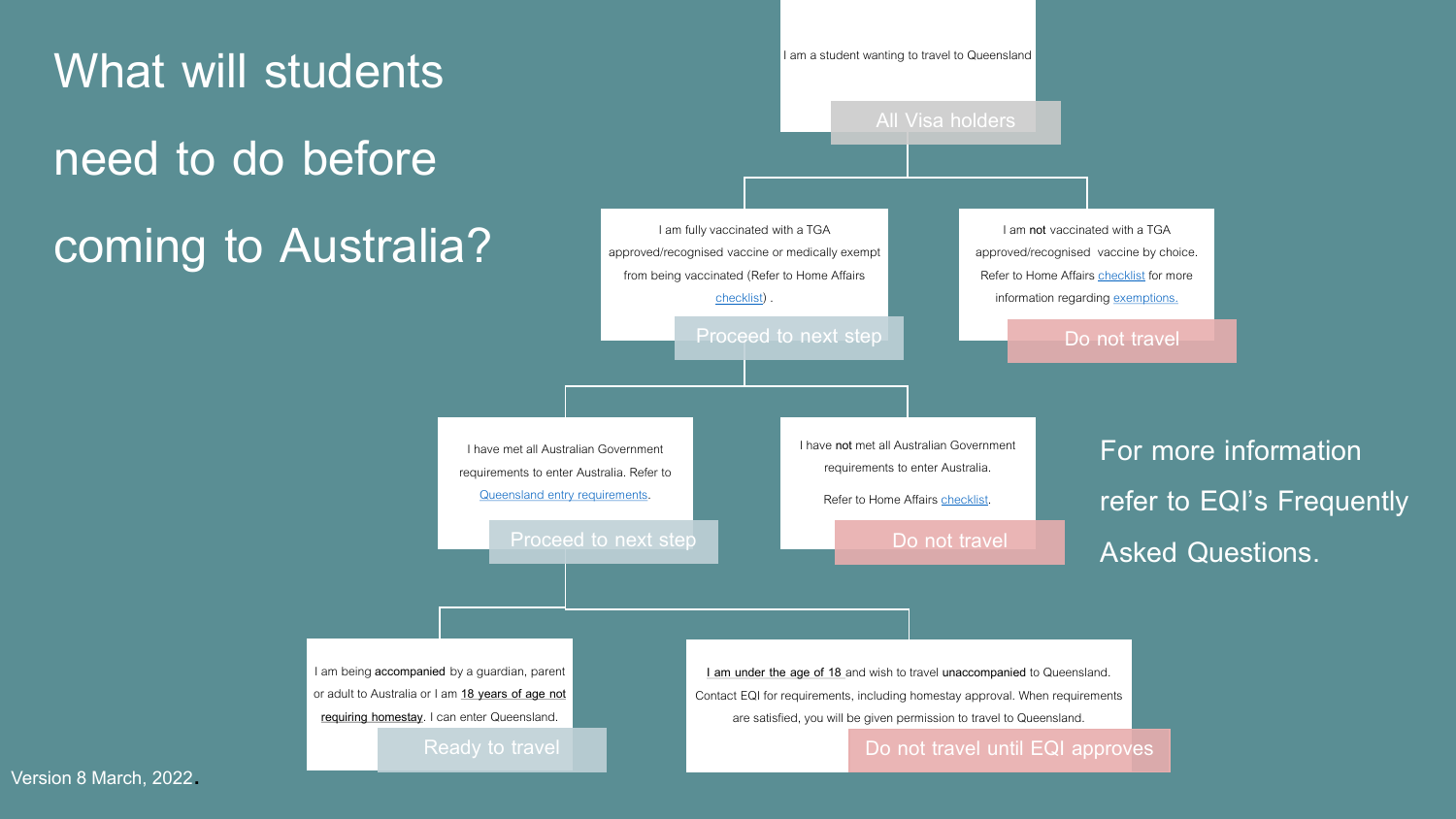## **Can I come to Australia if I am fully vaccinated with a TGA approved/recognised vaccine or medically exempt from being vaccinated?**

If you are fully vaccinated with a **Therapeutic Goods Administration (TGA)** approved or recognised vaccine you can enter Queensland with no quarantine required. In addition to being vaccinated you must meet **all** [Australian Government Requirements:](https://covid19.homeaffairs.gov.au/preparing-to-travel-to-australia-from-overseas)

- If you are unable to be vaccinated for medical reasons, you will need to provide evidence which demonstrates that you have a medical contraindication to COVID-19 vaccines;
- Provide [proof of vaccination status;](https://www.studyaustralia.gov.au/english/latest-travel-and-visa-advice/covid-19-vaccine-information/proof-of-vaccination)
- Hold a [valid and eligible visa;](https://covid19.homeaffairs.gov.au/vaccinated-travellers#toc-8)
- Complete and submit the [Digital Passenger Declaration](https://covid19.homeaffairs.gov.au/digital-passenger-declaration)at least 72 hours prior to scheduled flight departure; and
- Provide [proof of a negative COVID-19 test result](https://www.health.gov.au/health-alerts/covid-19/international-travel/inbound) taken within 72 hours prior to scheduled flight departure.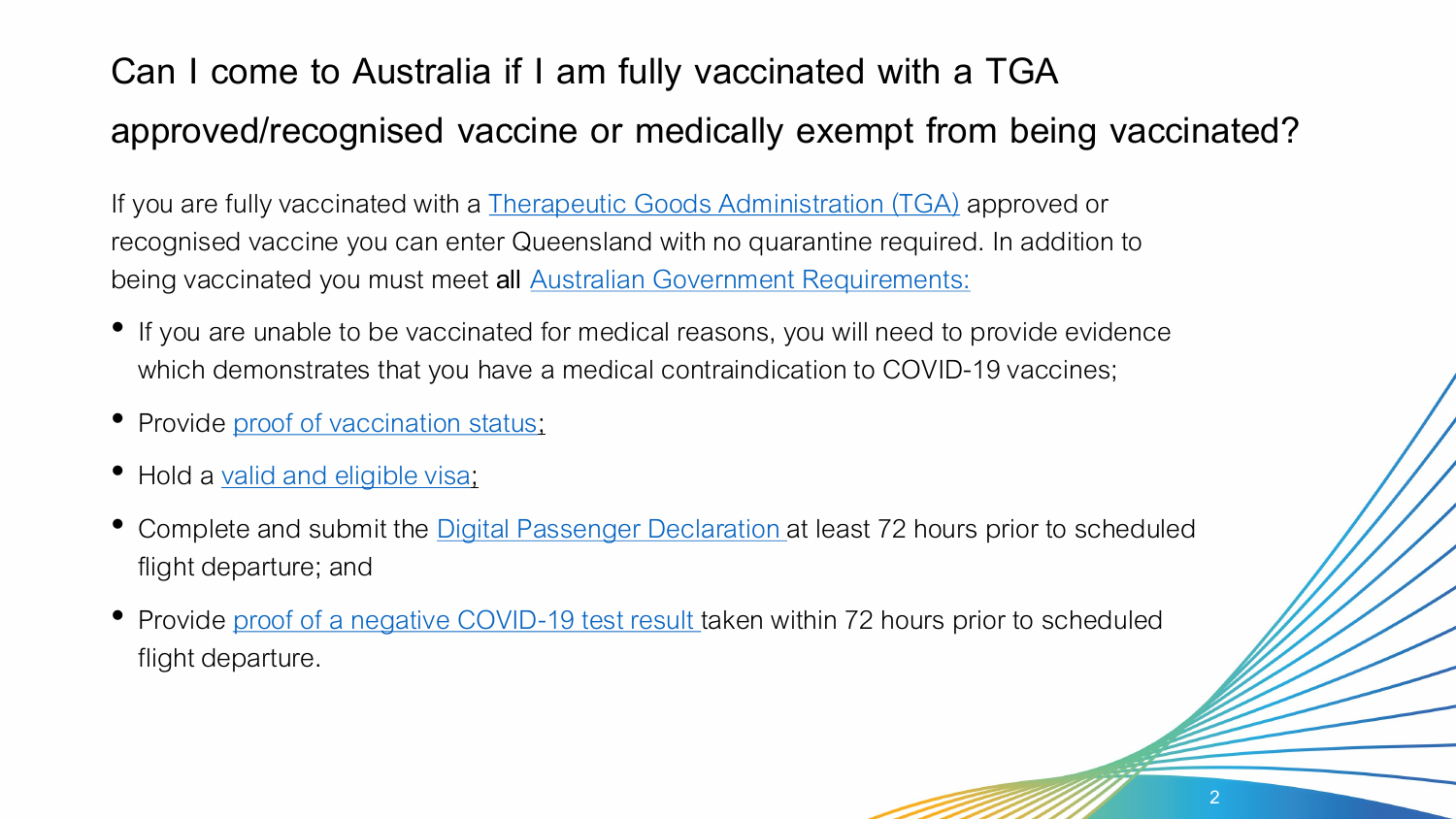### **If I am under 18 can I travel unaccompanied?**

If you are under the age of 18 and require a Confirmation of Appropriate Accommodation and Welfare (CAAW) letter for homestay placement **you must not travel to Australia** until EQI confirms all pre-conditional offer requirements:

- Evidence of vaccination documents (including medically exempted cases) are provided to EQI;
- Confirmation a TGA approved Rapid Antigen Test (RAT) has been purchased for use upon arrival to Queensland (if you are unable to obtain a RAT, please contact EQI);

3

- Confirmation that EQI has a suitable homestay provider that can support an unaccompanied student under the age of 18 in the event the student is COVID-19 positive;
- Completed School Arrival Details Form and flight itinerary.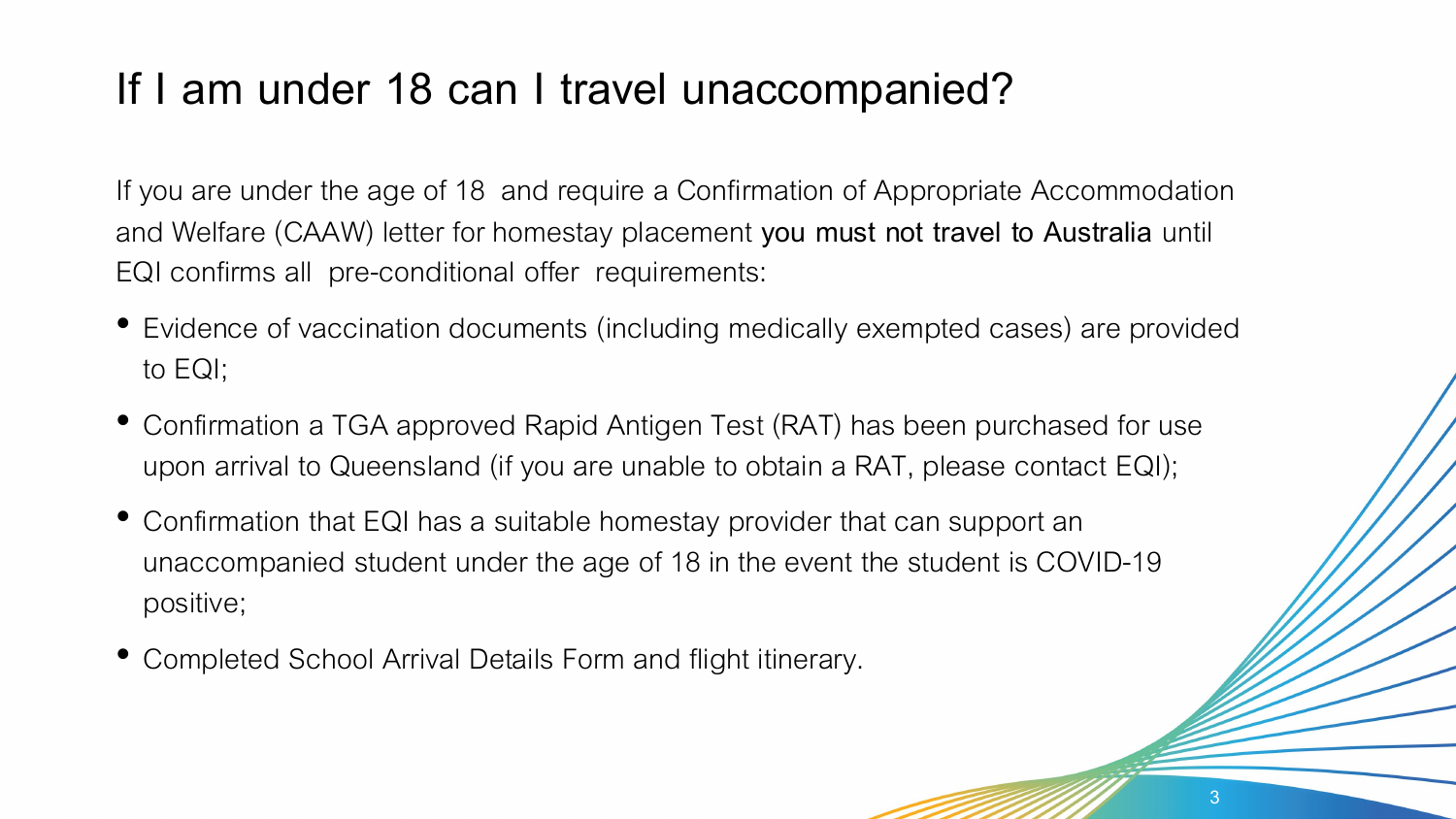## **What to expect on the day of arrival?**

This will depend on the arrangement supported by your school and they will inform you of these details prior to departure. *This option will be recorded on the [Student flight arrival details form.](https://eqi.com.au/for-students/before-arriving/airport-pickup) Your airport pickup is free. Domestic transfer assistance is also available for regional students.* 

#### **An approved transport provider (door to door service):**

- Upon arrival at Brisbane International airport, you will be met and greeted by an approved transport chaperone. Before departing the airport, the transport chaperone will assist you to undertake a Rapid Antigen Test (RAT). If you produce a negative result the transport chaperone will proceed to transport you to your homestay residence.
- If you test positive, the transport chaperone will inform the school and EQI and manage the situation as per the DEi incident management procedure. You will be required to isolate for seven days as per Queensland Health requirements and this may take place at your homestay or an emergency homestay or an approved isolation accommodation facility.

#### **Homestay elects to pick up the student from the airport:**

• Your homestay family may elect to pick you up and will be responsible for assisting you with taking a RAT test within 24 hours of your arrival into Queensland. If you test positive, you will be provided with adequate isolation facilities at your homestay residence where you will be required to isolate for seven days as per Queensland Health requirements.

#### **School elects to pick up the student from the airport:**

• Your school may elect to pick you up and will be responsible for assisting you with taking a RAT test within 24 hours of your arrival into Queensland. If you test positive, you will be provided with adequate isolation facilities and will be required to isolate for seven days as per Queensland Health requirements. This may take place at your homestay or an emergency homestay or an approved isolation accommodation facility.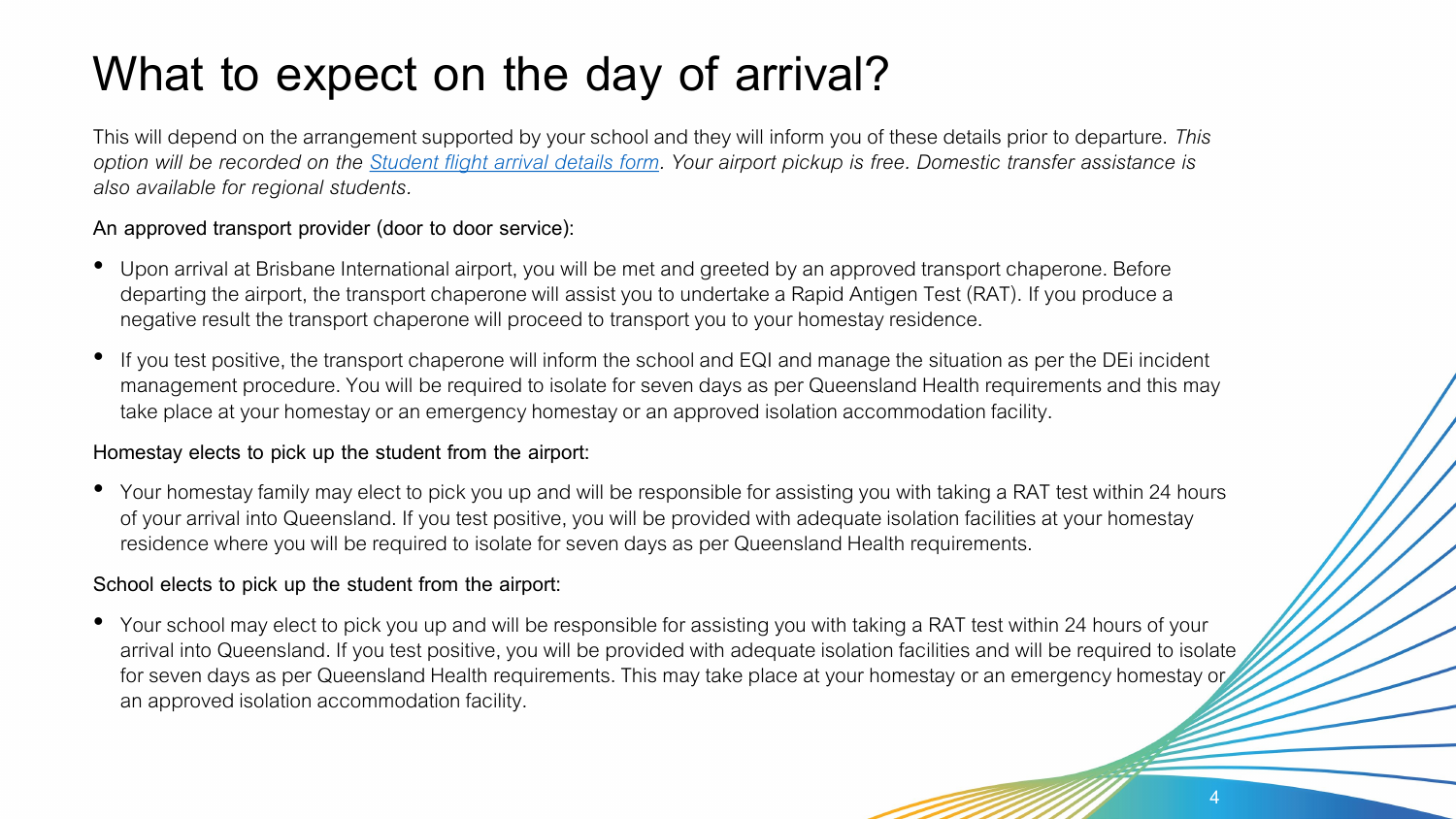## **How will I be assisted with taking a Rapid Antigen Test?**

It is an expectation that an adult should always complete the test for children or supervise children who are using a RAT kit. RAT kits can be used at home and should give a result within 15-30 minutes.

For more information please see https://www.qld.gov.au/health/conditions/health[alerts/coronavirus-covid-19/stay-informed/exposed-to-covid/covid-testing-in](https://www.qld.gov.au/health/conditions/health-alerts/coronavirus-covid-19/stay-informed/exposed-to-covid/covid-testing-in-queensland/about-the-testing-process)queensland/about-the-testing-process

If the result is positive, follow the [first steps if you have COVID-19 process](https://www.qld.gov.au/health/conditions/health-alerts/coronavirus-covid-19/stay-informed/i-have-covid/what-to-do-if-i-have-covid), including [reporting your positive RAT r](https://www.qld.gov.au/rat-positive)esult to Queensland Health.

5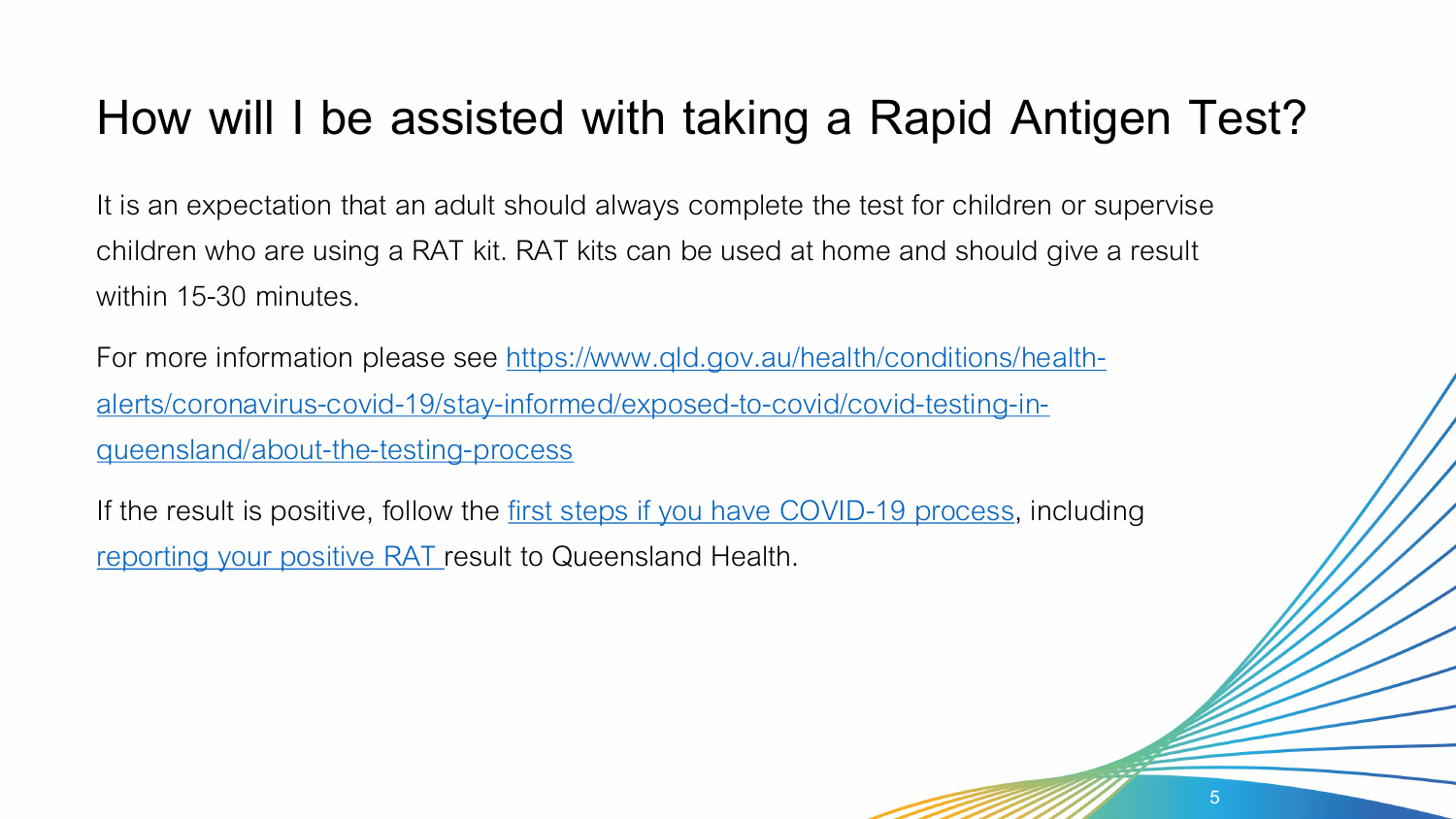### **What to expect if I am a confirmed close contact or positive for COVID-19?**

If you are a confirmed close contact or test positive for COVID-19 in Queensland you need to immediately quarantine yourself at your homestay residents for 7 full days (starting from the date of your last contact with the person that has COVID-19).

• Please immediately contact your school (during regular business hours) or use the 1800Qstudy service (after hours).

If you are a close contact and have any COVID-19 symptoms, even mild, you must get tested using a Rapid Antigen Test (RAT) or a PCR test. If you test positive, follow the first steps if you have COVID-19.

If your homestay is unable to host due to COVID-19 before you arrive, you will be placed in temporary emergency homestay accommodation.